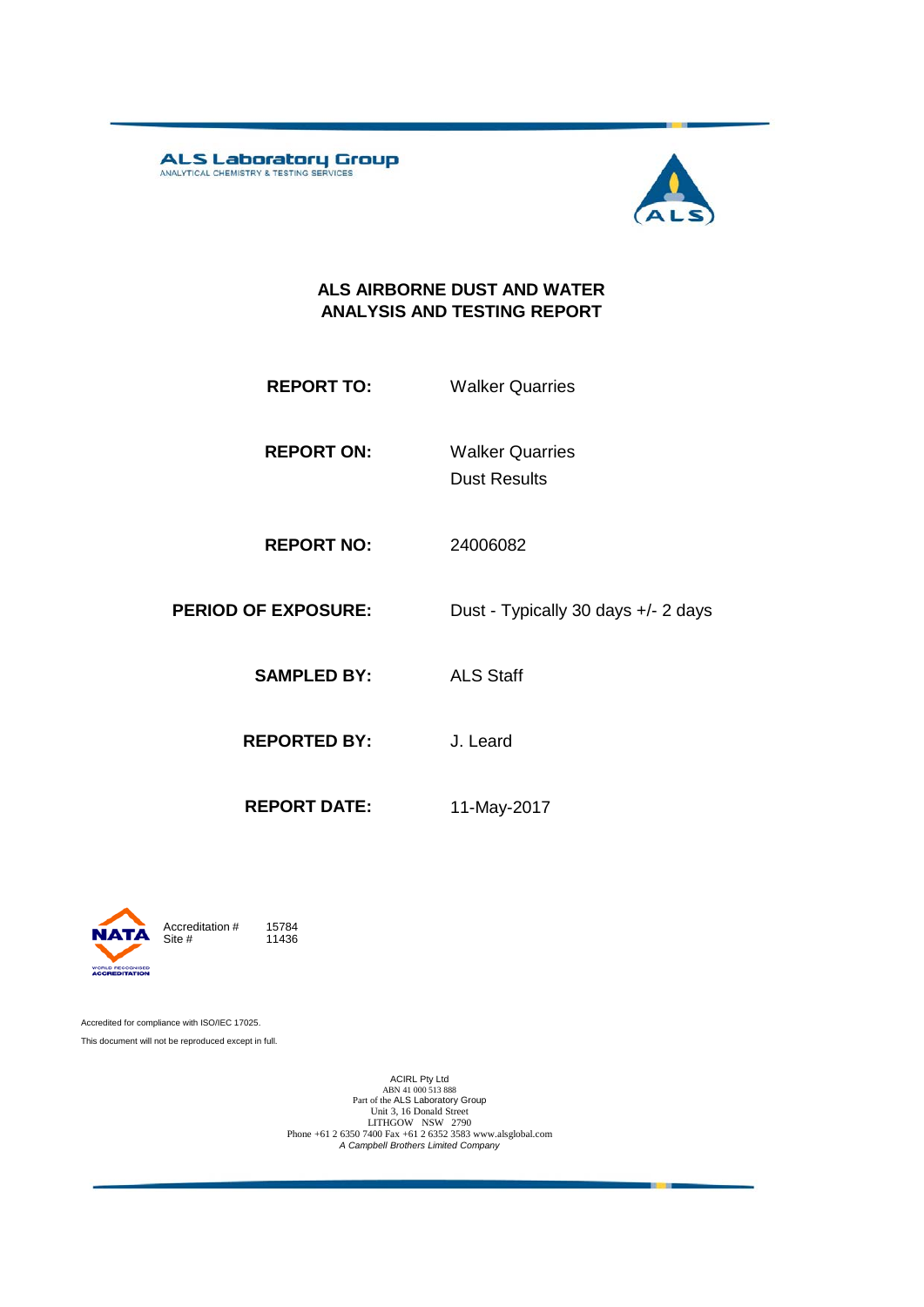# **ALS AIRBORNE DUST ANALYSIS AND TESTING REPORT**



# **WALKER QUARRY**

Month May-17<br>Date Replaced 3/04/2017 Date Replaced 3/04/2017<br>Date Collected 5/05/2017 Date Collected

### **DUST DEPOSITION RESULTS**

(g/m²/month)

| GAUGE NO.   | <b>INSOLUBLE SOLIDS</b> | *COMBUSTIBLE MATTER | **ASH |  |
|-------------|-------------------------|---------------------|-------|--|
| <b>DG#1</b> | 0.2                     | 0.2                 | < 0.1 |  |
| <b>DG#2</b> | 0.3                     | 0.2                 | 0.1   |  |
| <b>DG#3</b> | 4.0                     | 2.8                 | 1.2   |  |
| DG#4        | 0.9                     | 0.3                 | 0.6   |  |

No. of days exposed: 32

\* Result Calculated \*\* Incombustible Matter Analysed in accordance with AS3580.10.1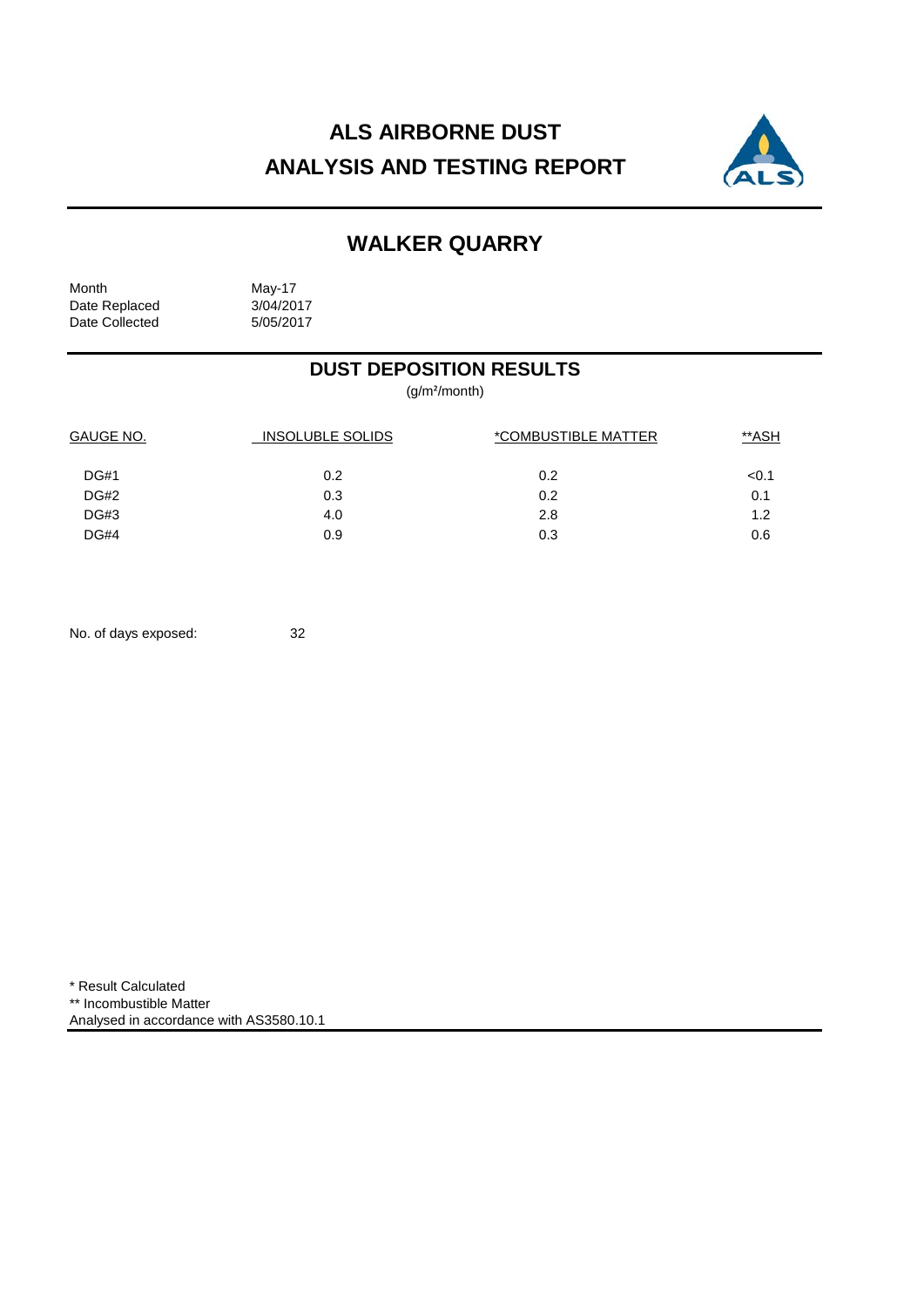# **ALS AIRBORNE DUST ANALYSIS AND TESTING REPORT**



## **WALKER QUARRY**

| Month          | May-17    |
|----------------|-----------|
| Date Replaced  | 3/04/2017 |
| Date Collected | 5/05/2017 |

#### **DUST GAUGE OBSERVATION**

| <b>GAUGE</b> | <b>ANALYSIS OBSERVATIONS</b>                                                     |  |  |
|--------------|----------------------------------------------------------------------------------|--|--|
| <b>DG#1</b>  | Clear, Insects, Fine Brown Dust & Coarse Brown Dust                              |  |  |
| DG#2         | Clear, Insects, Fine Brown Dust & Coarse Brown Dust                              |  |  |
| <b>DG#3</b>  | Clear, Insects, Organic Matter, Fine Green Dust & Coarse<br>Brown/Green Dust     |  |  |
| <b>DG#4</b>  | Clear, Insects, Organic Matter, Fine Brown/Grey Dust,<br>Coarse Brown/Black Dust |  |  |